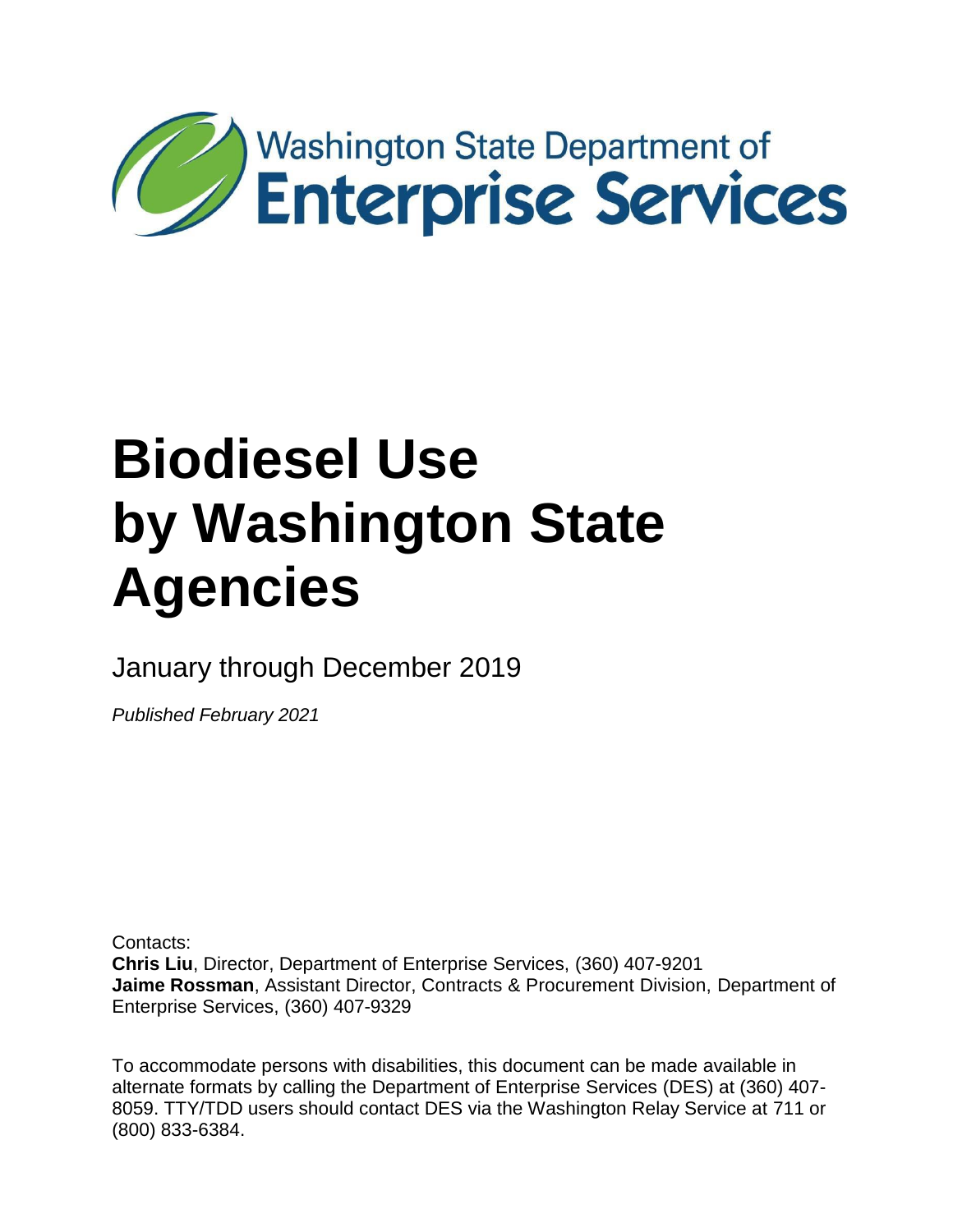*January to December 2019* 

### **REPORT HIGHLIGHTS**

- During 2019, biodiesel purchased by state agencies, including universities, totaled over 1.5 million gallons, or 6.9 percent of the fuel purchased to run diesel vehicles, vessels and equipment, and fire boilers to heat and power facilities. This is a significant improvement over the previous three years, when the level of biodiesel use by agencies was roughly 5.5 percent.
- averaged 6.4 percent biodiesel, up from 4.5 percent in 2018. B10, which contains Washington State Ferries (WSF) is the largest state agency consumer of diesel, accounting for 83 percent of all purchases. WSF purchased 1,200,837 gallons of biodiesel during 2019, 42 percent more than was purchased in 2018. WSF 10 percent biodiesel, was introduced to the fleet in July 2019, and by October had become the standard fuel for all vessels.
- (WSDOT) was the state's second largest purchaser of diesel, accounting for 12 percent of all purchases. WSDOT purchased 343,067 gallons of biodiesel during • Beyond maritime operations, the Washington State Department of Transportation 2019, with an average blend level of 12.9 percent biodiesel. This level was down from 13.7 percent in 2018, and was the lowest since 2014.
- 14 agencies, including all six universities, purchased diesel during the year, accounting for the remaining five percent of fuel purchases. As universities are not required to procure fuel under the state's Master Contracts, their total diesel consumption has not been accurately accounted for in previous reports. In addition to contracted purchases, universities also purchased nearly two million gallons of diesel on the open market during 2019.
- The state departments of Corrections, Natural Resources, and Fish and Wildlife, along with the University of Washington and Washington State University, were the only other agencies to purchase biodiesel. Their combined procurement of 17,588 gallons of biodiesel accounted for only 1.5 percent of total fuel purchases.

#### **BACKGROUND**

 purchased through state fuel contracts and on the open market to operate diesel-This report covers January 1 through December 31, 2019, and focuses on bulk fuel powered vessels, vehicles, and equipment, as well as generate electricity and heat for state facilities. The state's six universities are considered agencies for the purposes of this report. Fuel purchases by other post-secondary institutions are not included.

 indicate a combination of all forms of diesel, including biodiesel. The term "biodiesel" means pure biodiesel unless clearly indicated otherwise. Biodiesel blends are specified by the capital letter "B" followed by the percentage of biodiesel. For example, B5 contains five percent biodiesel and 95 percent diesel. In tables and charts, biodiesel is expressed in B100 gallons. To avoid confusion, the term "fuel" is used to

As a part of the state's efforts to reduce emissions and dependence on foreign oil, and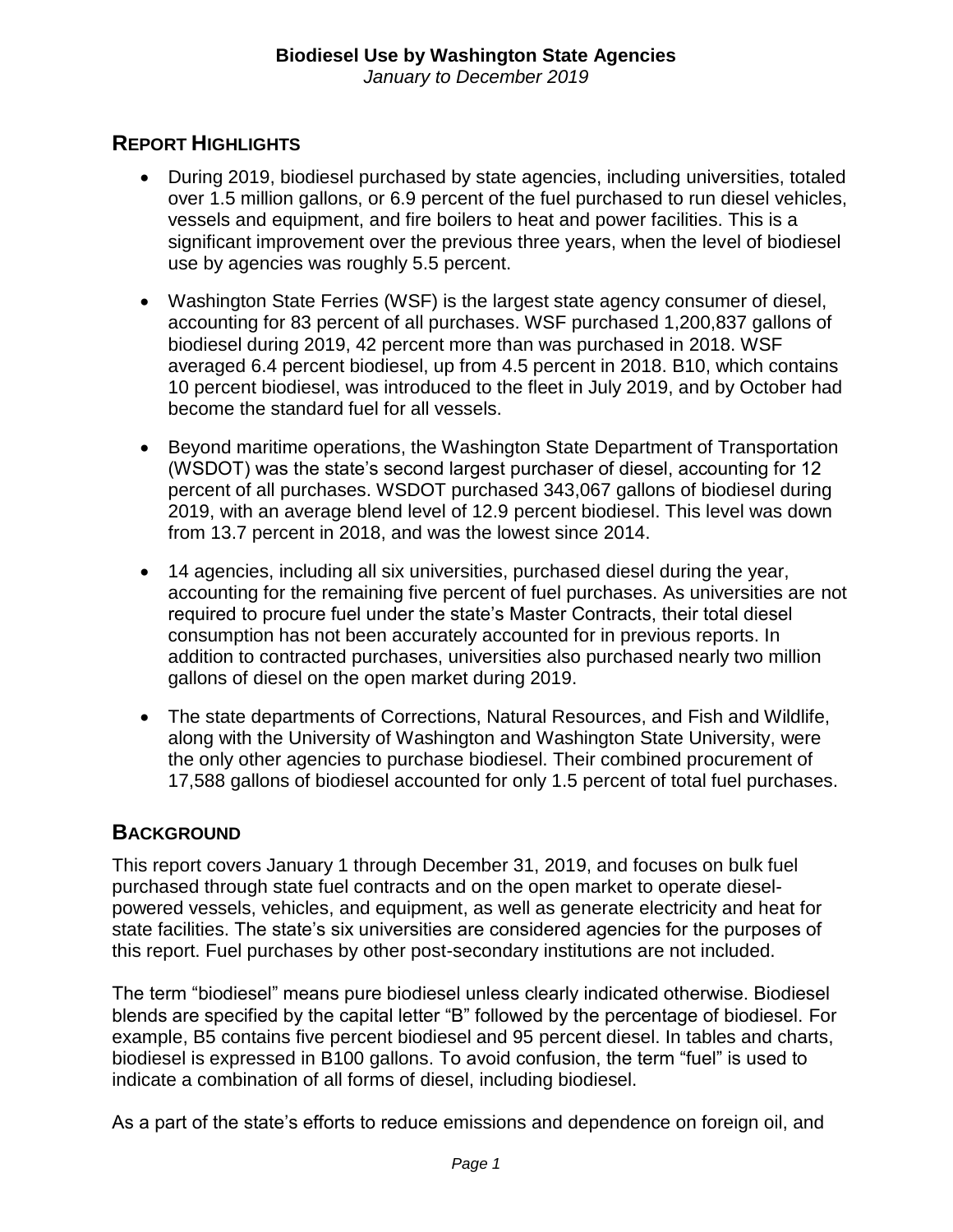*January to December 2019* 

 stimulate local production and use of biodiesel, state law has mandated that agencies equipment since 2009. Under current law, WSF is to use a minimum of B5 in all vessels other state agencies are to use a minimum of B20 on an annualized basis (RCW use biodiesel-blended fuels to operate diesel-powered vessels, vehicles and construction as long as the price does not exceed the price of petroleum diesel by five percent. All [43.19.642\)](http://app.leg.wa.gov/rcw/default.aspx?cite=43.19.642).

This policy is reinforced by procurement rules codified under [WAC 194-28,](https://app.leg.wa.gov/wac/default.aspx?cite=194-28&full=truehttp://app.leg.wa.gov/wac/default.aspx?cite=194-28&full=true) which directs state agencies to use biofuels and electricity, to the extent practicable, for publicly-owned vessels, vehicles and construction equipment. These rules reinforce the criteria cited in RCW 43.19.642 and highlight compliance expectations for the 16 agencies and universities with the highest levels of gasoline and diesel consumption. In addition, [Executive Order 20-01](https://www.governor.wa.gov/sites/default/files/exe_order/20-01%20SEEP%20Executive%20Order%20%28tmp%29.pdf) (and preceding EO 18-01) directs agencies to reduce emissions of greenhouse gases and other toxins by procuring lower-emission options when "costeffective and workable solutions are available."

Per [RCW 43.19.646,](http://app.leg.wa.gov/rcw/default.aspx?cite=43.19.646) the Washington State Department of Enterprise Services (DES) is to collaborate with key state agency stakeholders to compile and analyze the use of biodiesel fuel by state agencies as required by [RCW 43.19.642,](http://app.leg.wa.gov/rcw/default.aspx?cite=43.19.642) and report findings and recommendations to the Governor and Legislature in an electronic format. For nine years, these reports were required every six months. In 2016, the Legislature changed the frequency of the report to an annual requirement.

Previous reports attempted to determine whether diesel and biodiesel procurement by agencies was intended for transportation purposes, facility energy needs, or both. Given the expanding policy framework around public sector use of fossil fuels, this report now includes all procurement of diesel-related fuels.

This report also incorporates diesel alternatives other than biodiesel for the first time. For a number of months in early 2019, WSF purchased co-refined diesel for three of their refueling terminals. Co-refined diesel incorporates the same biogenic feedstocks used to make biodiesel (e.g., waste grease, tallow, vegetable oils) directly into the petroleum refining process. While this likely reduces resulting greenhouse gas emissions, the benefits for a specific fraction of fuel, such as diesel, can only be quantified through consistent laboratory testing. Therefore, consumers cannot claim greenhouse gas emission reductions without these tests, which were not provided to WSF.

 actually a fuel made solely from biogenic feedstocks to be chemically equivalent to in the marketplace, and will likely be a component of future DES Master Contracts. Producers of co-refined diesel may mislabel their product as "renewable diesel," which is petroleum diesel. The University of Washington was the only agency to procure both renewable diesel and blends of renewable diesel and biodiesel. UW's motor pool purchases beginning in the fourth quarter of 2019 were the first by an agency. The emission reduction benefits of renewable diesel are well-known and consistent with the policy goals cited above. It is therefore considered "biodiesel" for the purposes of this report. While still comparatively expensive, renewable diesel is becoming more available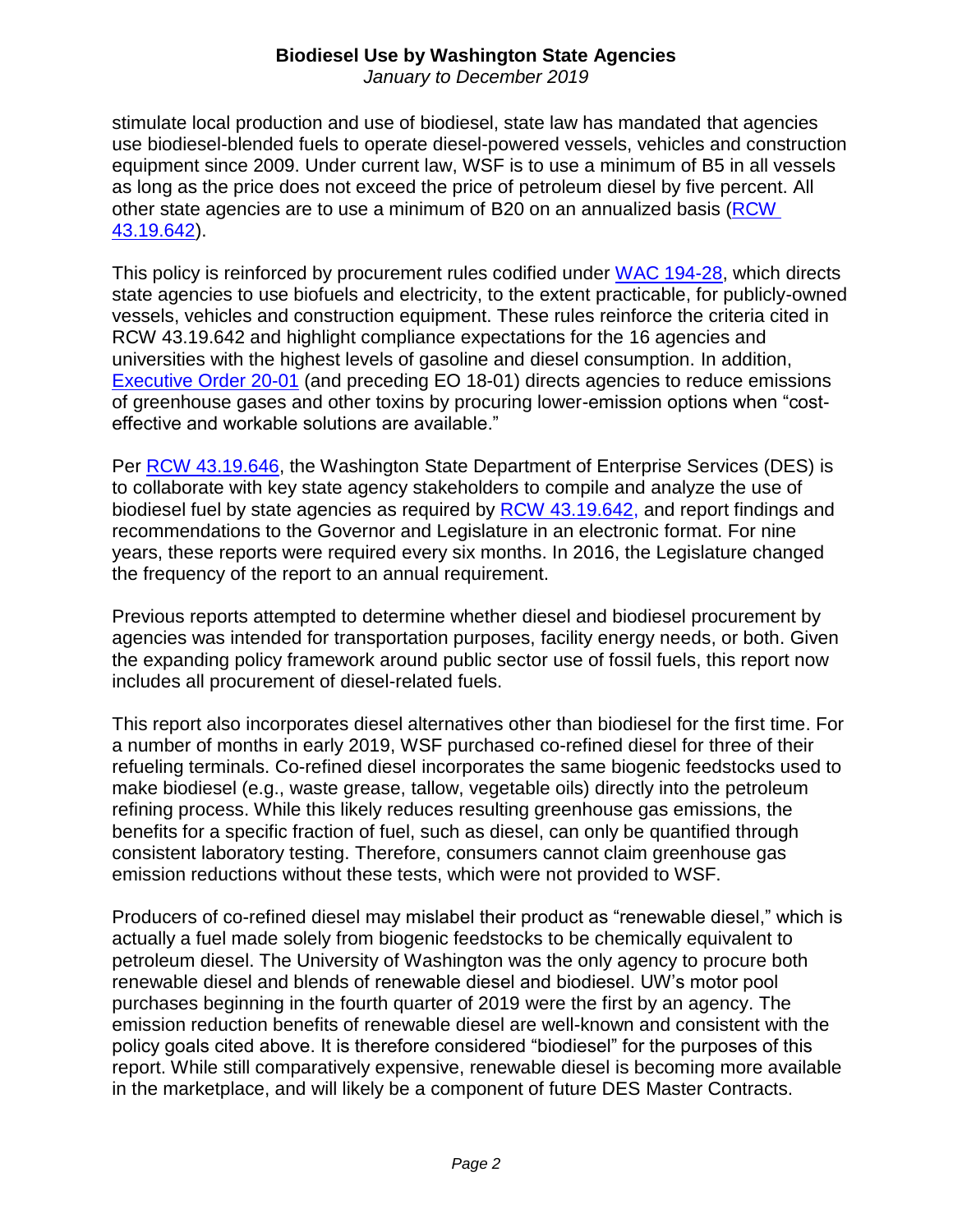*January to December 2019* 

#### **STATE BIODIESEL PURCHASES**

State agencies are required to purchase bulk fuel through state fuel contracts that cover gasoline, heating oil, and diesel (including biodiesel). Many cities, counties, school districts, institutions of higher education, and transit systems also use the contracts. In 2019, state agencies and universities purchased 22.6 million gallons of diesel fuel, including 1.56 million gallons of biodiesel.

 agencies and universities accounted for the balance of five percent of fuel purchases, As the largest consumer of diesel among state agencies, WSF accounted for 83 percent of fuel purchases, including 77 percent of biodiesel purchases. WSDOT accounted for another 12 percent of fuel purchases, including 22 percent of biodiesel purchases. Other including one percent of biodiesel purchases.



#### **State Ferries Use**

 increase from the 843,467 gallons purchased in 2018. Overall, WSF purchases WSF purchased 1,200,837 gallons of biodiesel during 2019. This is a 42 percent averaged 6.4 percent biodiesel for 2019, up from 4.5 percent for 2018.

| Year | <b>Diesel Gallons</b> | <b>Biodiesel Gallons</b> | <b>Total Gallons</b> | <b>Biodiesel %</b> |
|------|-----------------------|--------------------------|----------------------|--------------------|
| 2019 | 17,633,816            | 1,200,837                | 18,834,653           | 6.4%               |
| 2018 | 17,806,078            | 843,467                  | 18,649,545           | 4.5%               |
| 2017 | 17,976,949            | 882,214                  | 18,859,163           | 4.7%               |
| 2016 | 17,799,290            | 807,807                  | 18,607,097           | 4.3%               |
| 2015 | 16,687,482            | 691,580                  | 17,379,062           | 4.0%               |
| 2014 | 16,480,334            | 715,653                  | 17,195,987           | 4.2%               |
| 2013 | 16,701,761            | 687,741                  | 17,389,502           | 4.0%               |
| 2012 | 16,749,738            | 485,537                  | 17,235,275           | 2.8%               |
| 2011 | 17,107,676            | 468,837                  | 17,576,513           | 2.7%               |
| 2010 | 16,915,217            | 221,421                  | 17,136,638           | 1.3%               |
| 2009 | 16.733.093            | 101.939                  | 16,835,032           | 0.6%               |

| State Ferries Biodiesel Purchases: 2009 to 2019 |  |  |
|-------------------------------------------------|--|--|
|                                                 |  |  |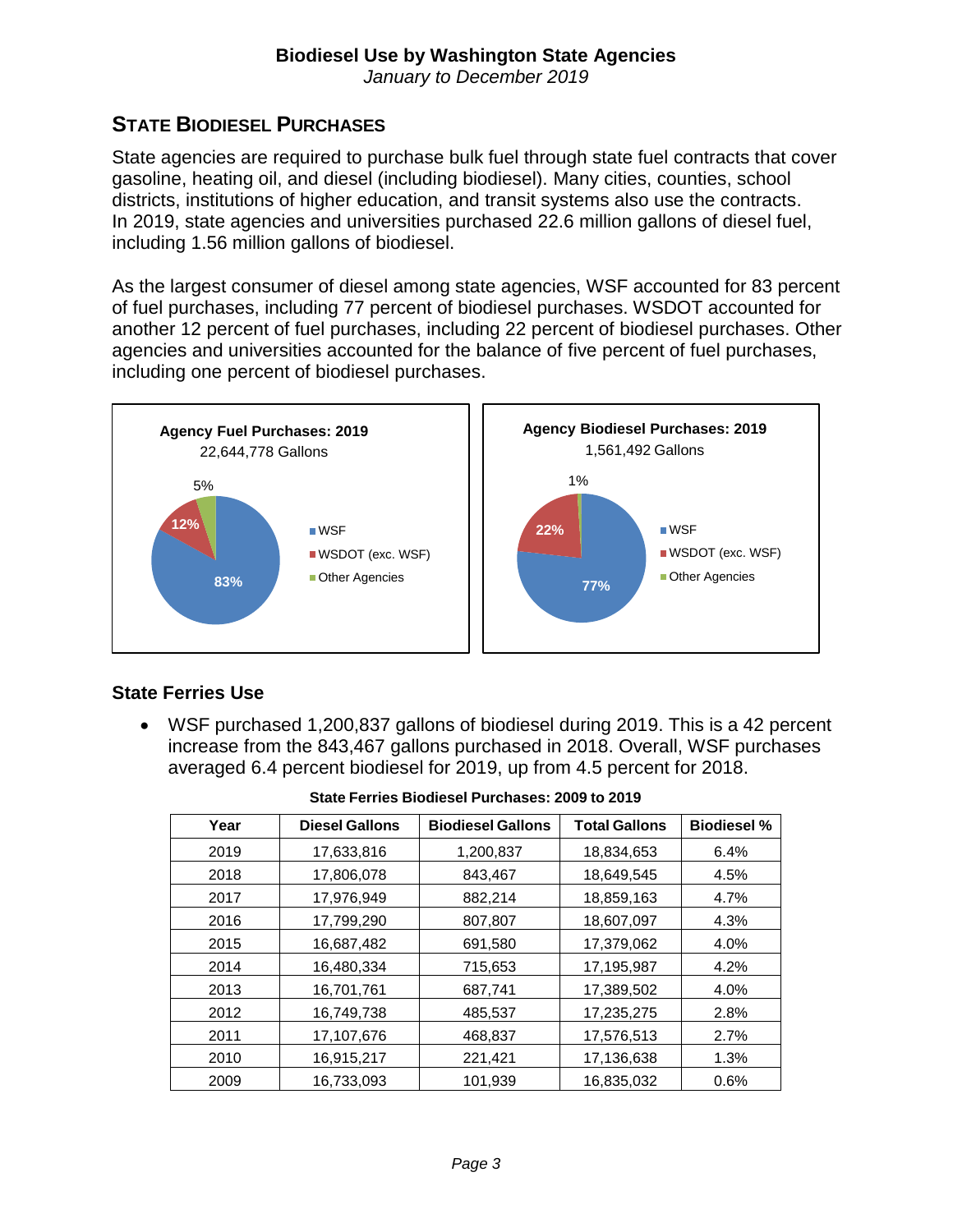*January to December 2019* 

- infrastructure for in-line biodiesel blending at the Seattle Harbor Island dock facility WSF's progress using biodiesel has occurred in stages. WSF began using B5 for vessels fueled by truck from the Harbor Island truck facility in Seattle in 2009. Vessels fueled by truck from Anacortes began using B5 in 2011. Installation of was completed in early 2013.
- After completing a pilot test in 2018 that found no negative impacts of B10 on vessel equipment, performance, and maintenance, WSF implemented fleet-wide use of B10 with plans to expand to other central Puget Sound locations. in July 2019. Use of a self-propelled bunkering vessel to deliver B10 via vessel-tovessel delivery was pilot tested in October 2019 at Pier 15. After successful testing, vessel-to-vessel fuel delivery started at the Kingston Terminal in November 2019,
- supplemented by co-refined diesel from a Ferndale-based refinery. Had this been biodiesel, use of diesel alternatives would be been over five percent at both All delivery locations received biodiesel fuel during 2019, with 9 of the 11 locations averaging at least five percent biodiesel. Notably, Kingston Terminal, which started vessel-to-vessel fueling in November, averaged 9.7 percent biodiesel. Fuel at the Seattle Dock Facility, which accounted for 37 percent of all fuel delivered during this period, averaged 6.8 percent biodiesel. Fuel deliveries to Anacortes and Friday Harbor averaged only 4.5 and 3.3 percent biodiesel, respectively, but were locations.
- WSF uses Portland, Oregon as a reference city for B5 prices. For 2019, the price of Portland B5 was, on average, lower than diesel by 1.1 percent.



WSF reported no biodiesel-related quality or performance issues during the period.

#### **Land Sector Use**

 state varied from none to roughly one cent per gallon. Agency purchases of biodiesel for non-marine uses totaled 360,655 gallons in 2019, about 9.5 percent of total diesel purchases, down from 12.5 percent in 2018. WSDOT is the largest single user other than WSF, purchasing 2.66 million gallons of fuel in 2019. Biodiesel comprised 12.9 percent of WSDOT purchases, down from 13.7 percent in 2018. The average price difference between neat diesel and B5 at wholesale racks in the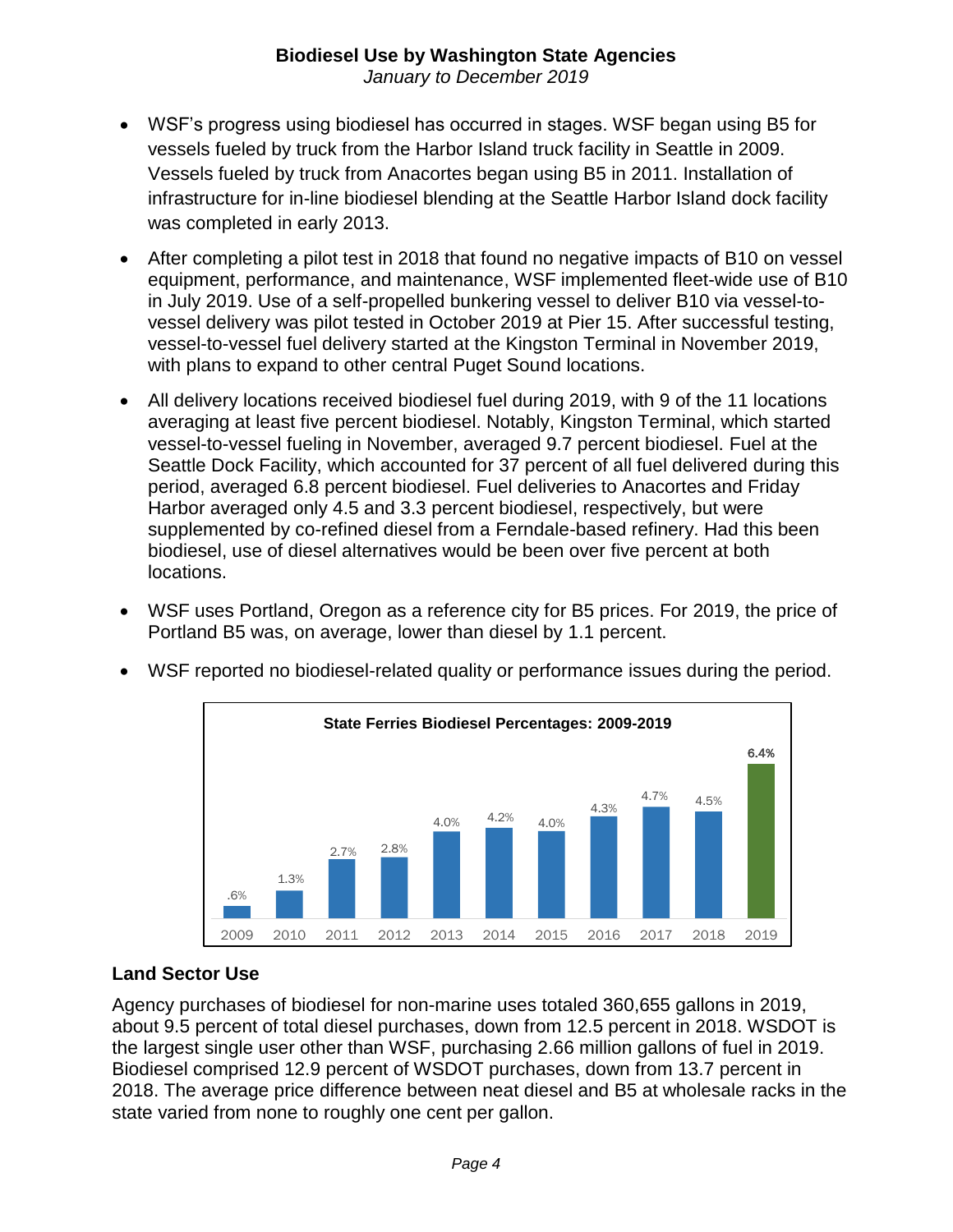*January to December 2019* 

| Agency         | <b>Diesel Gallons</b> | <b>Biodiesel Gallons</b> | <b>Total Gallons</b> | <b>Biodiesel %</b> |
|----------------|-----------------------|--------------------------|----------------------|--------------------|
| <b>WSDOT</b>   | 2,319,664             | 343,067                  | 2,662,731            | 12.9%              |
| Other Agencies | 1,129,806             | 17.588                   | 1,147,394            | 1.5%               |
| Total          | 3,449,470             | 360,655                  | 3,810,125            | 9.5%               |

#### **Land Sector Biodiesel Purchases: 2019**

 percent of diesel used for fleets, and only .5 percent of diesel used for facilities, for a combined blend level of 1.5 percent. Only Corrections, Natural Resources, Fish and Wildlife, UW and WSU purchased biodiesel during the year. Of the 14 other agencies and universities purchasing fuel, biodiesel comprised 4.8



<sup>1</sup> Percentages shown in prior reports for 2017 and 2018 adjusted to include WSDOT diesel-only tank deliveries *omitted from this chart after the 2016 report.* 

 *accounting, for the first time, for all diesel used by university facilities. 2 Biodiesel purchased by agencies other than WSDOT were significantly lower this year as a result of* 

#### **WSDOT Regional Purchases**

 receive biodiesel due to cold winter temperatures and low fuel turn-over (no fuel use for WSDOT maintains a statewide network of 105 diesel fueling sites that serves the majority of the state's diesel-powered vehicles and equipment. 11 of the sites do not four to six months, or longer). All remaining sites received some amount of biodiesel during the year.

 compatibility. These tanks are limited to B20, so lower-level winter blends cannot be sites since 2015, and estimates \$121 million is needed to replace the 38 remaining tanks with B20 limitations. The agency has requested \$10 million for the 2021-23 biennium to Since 2012, WSDOT's efforts to achieve a B20 blend level on an annualized basis have been hampered by older tanks that fail to meet EPA guidance regarding materials balanced by blends above B20 in the summer months. WSDOT has replaced tanks at 10 replace the highest priority, single-walled tanks at White Pass and Morton.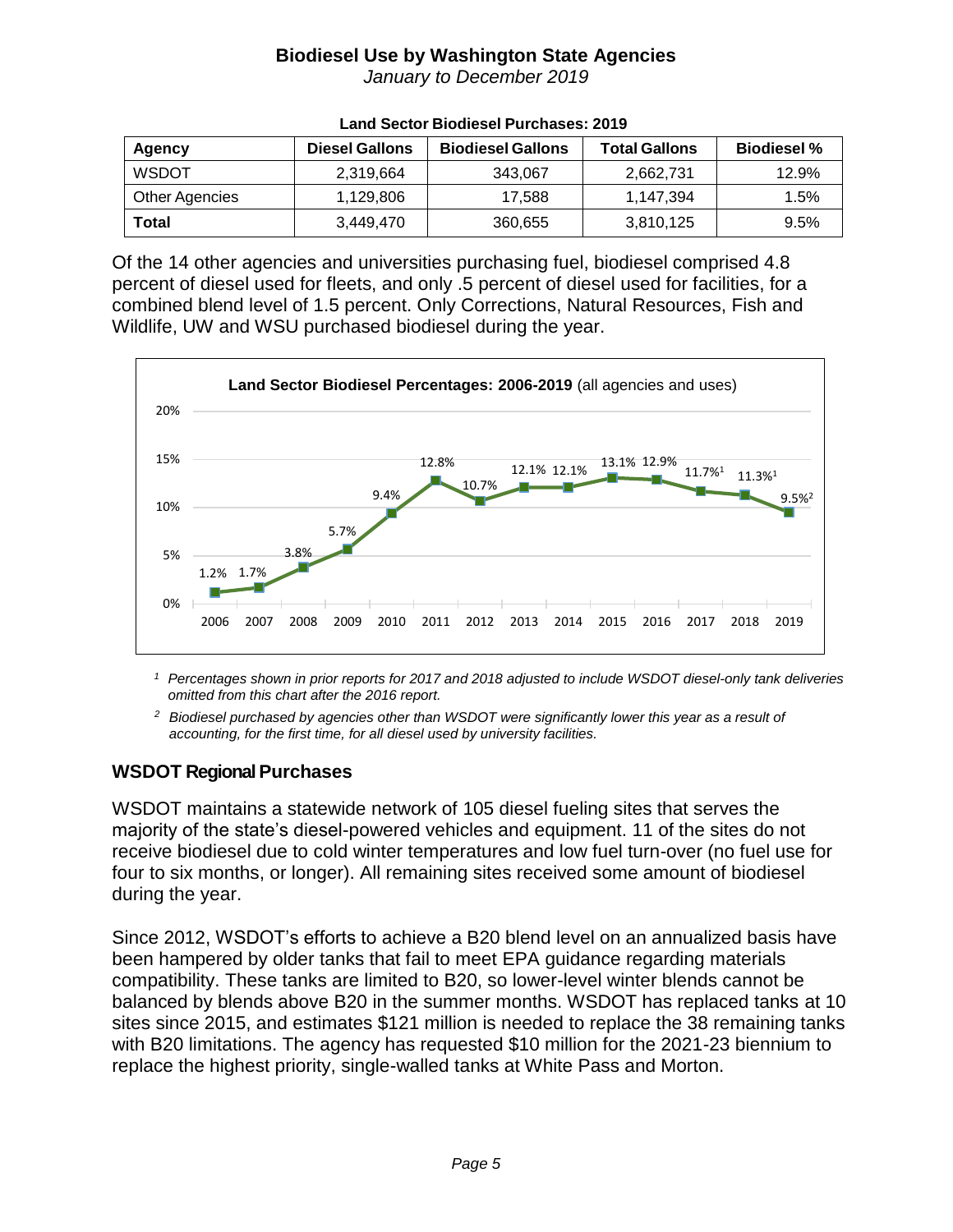*January to December 2019* 

 counties. Seven of these sites received no biodiesel. Overall biodiesel use in west side On the west side of the state, WSDOT has 48 sites in three regions of aggregated sites eligible for biodiesel fell to 17.9 percent from 18.7 percent in 2018. The Olympic region saw the highest level of biodiesel use, followed closely by the Southwest region. The Northwest region lagged behind due to inconsistent vendor deliveries.

 On the east side, WSDOT has 57 sites in three regions of aggregated counties. Four of these sites received no biodiesel. Overall biodiesel in east side sites eligible for biodiesel fell to 10.6 percent from 11.4 percent in 2018. All three regions received roughly the same amount of biodiesel. Inconsistent vendor deliveries continued to be a problem.

| WSDOT Fueling Site Purchases by Region: 2019 (diesel-only tanks omitted as of 2016) |                       |                          |                      |                    |
|-------------------------------------------------------------------------------------|-----------------------|--------------------------|----------------------|--------------------|
| <b>WSDOT Region</b>                                                                 | <b>Diesel Gallons</b> | <b>Biodiesel Gallons</b> | <b>Total Gallons</b> | <b>Biodiesel %</b> |
| Westside                                                                            | 896,643               | 195,080                  | 1,091,723            | 17.9%              |
| • Olympic                                                                           | 309,171               | 74,439                   | 383,610              | 19.4%              |
| • Southwest                                                                         | 215,954               | 47,765                   | 263,719              | 18.1%              |
| • Northwest                                                                         | 371,518               | 72,876                   | 444.394              | 16.4%              |
| <b>Eastside</b>                                                                     | 1,242,440             | 147,910                  | 1,390,350            | 10.6%              |
| • North Central                                                                     | 302,657               | 36,112                   | 338,769              | 10.7%              |
| $\bullet$ East                                                                      | 394,356               | 46,026                   | 440,382              | 10.5%              |
| • South Central                                                                     | 545.427               | 65,772                   | 611,199              | 10.8%              |
| <b>Total</b>                                                                        | 2,139,083             | 342,990                  | 2,482,073            | 13.8%              |

WSDOT also procured small amounts of diesel, totaling 12,980 gallons, for 17 facilities throughout the state. It's assumed this diesel was used for heating purposes and not vehicles. Only one purchase contained biodiesel.



#### **WSDOT Fueling Site Purchases by Region: 2006-2019**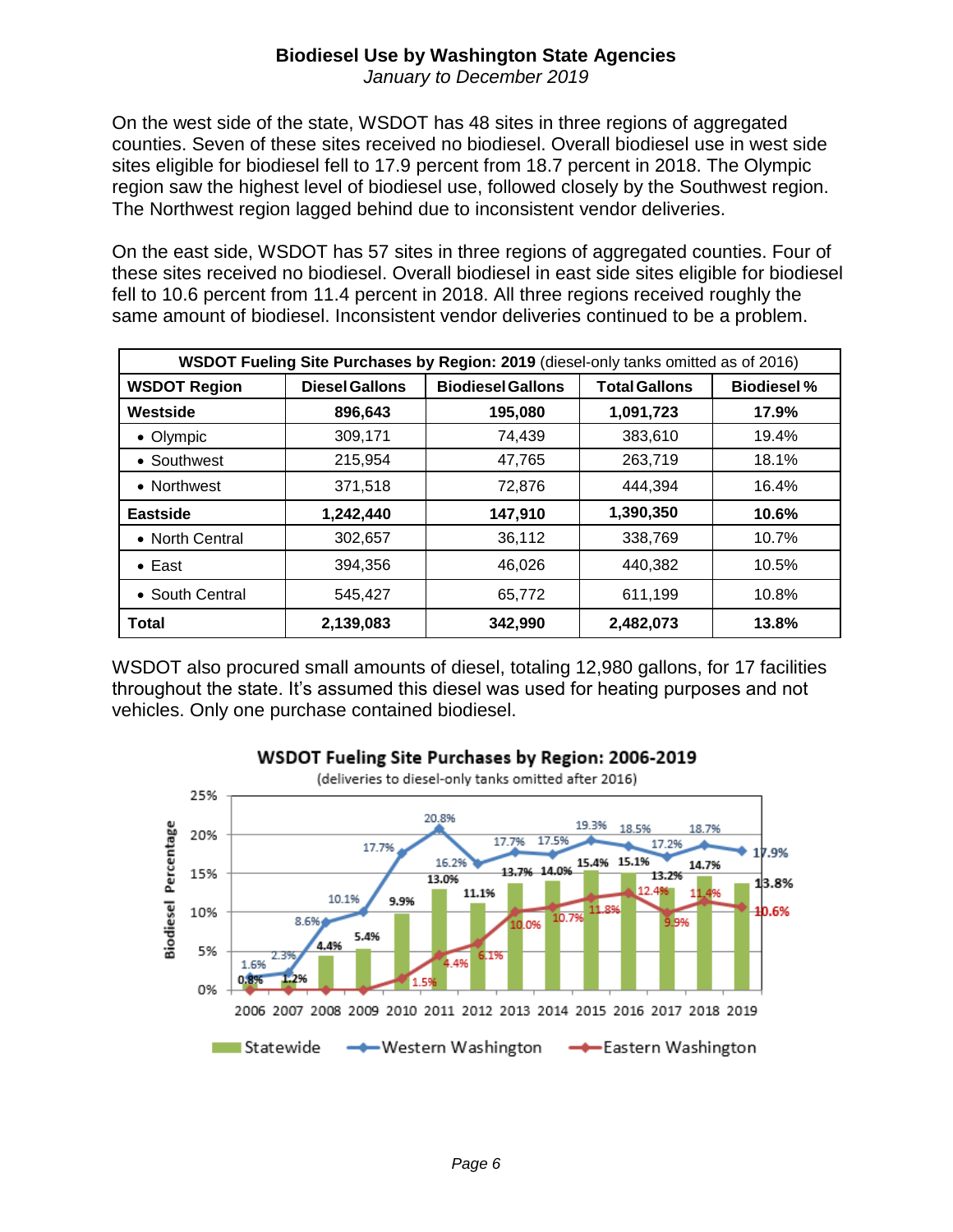*January to December 2019* 

#### **FUEL QUALITY**

 test compliance with ASTM quality standards. Samples were obtained from fuel diesel samples, nine B20 samples, and one B99 sample. The diesel samples included 33 The Washington State Department of Agriculture (WSDA) monitors the quality of diesel and biodiesel fuels as part of the state's Motor Fuel Quality Program. During 2019, WSDA submitted 86 diesel and biodiesel blend fuel samples to a contracted laboratory to terminals, retail outlets, and state and local government fueling sites. They included 76 samples from pumps with the added label "may contain up to five percent biodiesel." 16 of these samples contained biodiesel.

 Test results continued to show problems with diesel meeting flash point specifications, specifications, seven failed to meet flash point specifications. Flash point failures do not specifications. All B20 and B99 fuel samples met ASTM specifications. All terminal but continued improvement over prior years. Of the 10 samples that did not meet ASTM affect engine performance but can be an indicator of contamination. These failures are often caused by contamination with small amounts of gasoline usually attributed to tank management in transport trucks or design flaws with underground storage tank systems. WSDA issued four notices of correction for selling diesel fuel that did not meet testing results passed.

 this reporting period. WSDA reported that it is harder and harder for its inspectors to find Overall, WSDA did not identify any significant quality issues with biodiesel fuels during retail stations offering fuels with more than five percent biodiesel.

# **STATE CONTRACTING**

DES has four Master Contracts that provide multiple types of fuel products and are utilized by numerous purchasers across the state. Contracts must provide agencies with biodiesel that is primarily produced in-state, or from in-state feedstocks.

**Bulk Fuel (#00311)** provides bulk fuel and will-call fuel deliveries for products such as gasoline, diesel and biodiesel. There are five contractors servicing eight regions across the state: Associated Petroleum Products (APP), Christensen (dba RE Powell), PetroCard, Wilcox & Flagel and Coleman Oil. The current term ends on May 20, 2021.

 interest in renewable diesel, lower administrative transaction costs, and provide more In 2016, purchasers sought changes to the contract that would address emergencies and competitive biodiesel pricing. DES subsequently rebid this contract but the procurement was cancelled in September 2018. DES is developing a new solicitation and anticipates awarding new contracts in early 2021.

**Marine Refueling Services (#05718)** provides diesel and biodiesel blends to WSF via pier-to-vessel, truck-to-vessel and vessel-to-vessel transfers at multiple locations. The contractor is Maxum Petroleum. The current term ends December 15, 2020, with automatic one-year extensions available through 2028.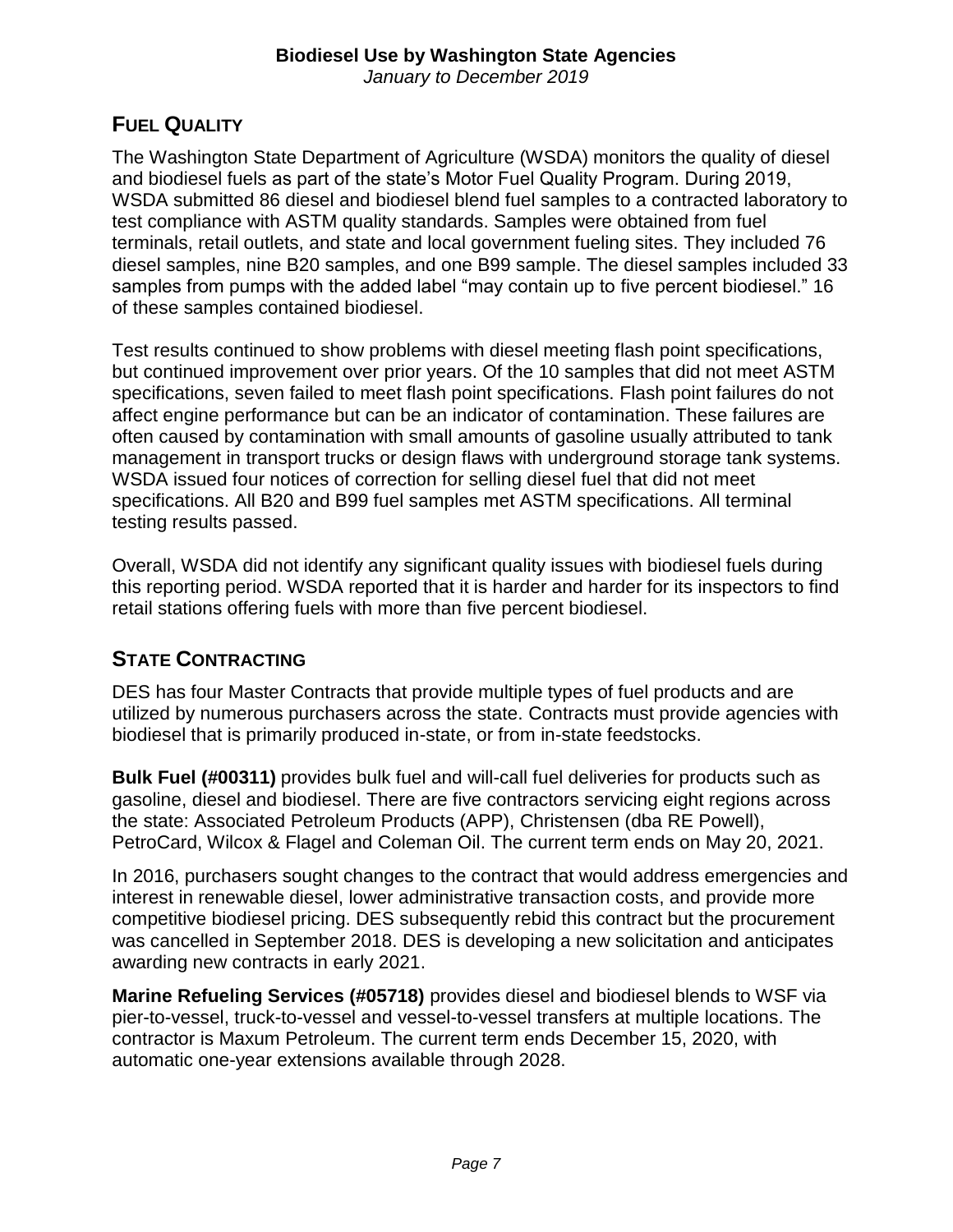*January to December 2019* 

 via pier-to-vessel transfers at Pier 15 in Seattle. The contract was cancelled due to an **Pier 15 (Seattle Dock Facility) (#00414)** provided diesel and biodiesel blends to WSF overlap with Marine Refueling Services (#05718).

**Over the Water Marine Refueling (Keller Ferry) (#07613)** provides diesel and biodiesel blends to WSF for the Keller Ferry on the Columbia River between Ferry and Clark counties. The contractor is Connell Oil. The current term ends on January 13, 2022, with extensions available through 2024.

#### **RECOMMENDATIONS**

#### **Department of Enterprise Services**

- Revise and/or rebid contracts as needed to provide competitively priced biodiesel and other alternative fuel products, such as renewable diesel.
- confusion and errors in reporting, including types and uses of fuels (e.g., Establish, and require contractors to use, standardized nomenclature to reduce vehicles, facilities), customer names, and delivery locations.
- Establish B5 as the default diesel fuel unless purchasers request a different fuel.
- Ensure fuel purchasers and contractors understand the distinction between corefined diesel and renewable diesel as agencies are required to monitor their greenhouse gas emissions and need accurate carbon accounting.

#### **State Ferries**

 Continue to address any gaps in delivery of biodiesel blends by ensuring fuel contractors fulfill the terms of their contracts. WSF worked closely with contractors to resolve chronic issues with biodiesel deliveries and is now consistently receiving B10 throughout the fleet.

#### **Department of Transportation**

- Continue to address any gaps in delivery of biodiesel blends by ensuring fuel contractors fulfill the terms of their contracts.
- Increase biodiesel blend levels in certain WSDOT tanks that received less biodiesel in 2019 than similar tanks in the vicinity, especially those in areas with moderate temperatures that handle relatively high volumes of fuel. These include Bellingham, Mount Vernon, Monroe, Arlington and Oakesdale.
- Seek legislative appropriations to replace key older WSDOT fuel tanks so those locations are able to store higher levels of biodiesel blends.
- Use biodiesel blends to meet facility heating needs at locations with consistent fuel turnover, including Port Angeles and Issaquah. Blends up to B40 are safe for use in diesel-fueled boilers.